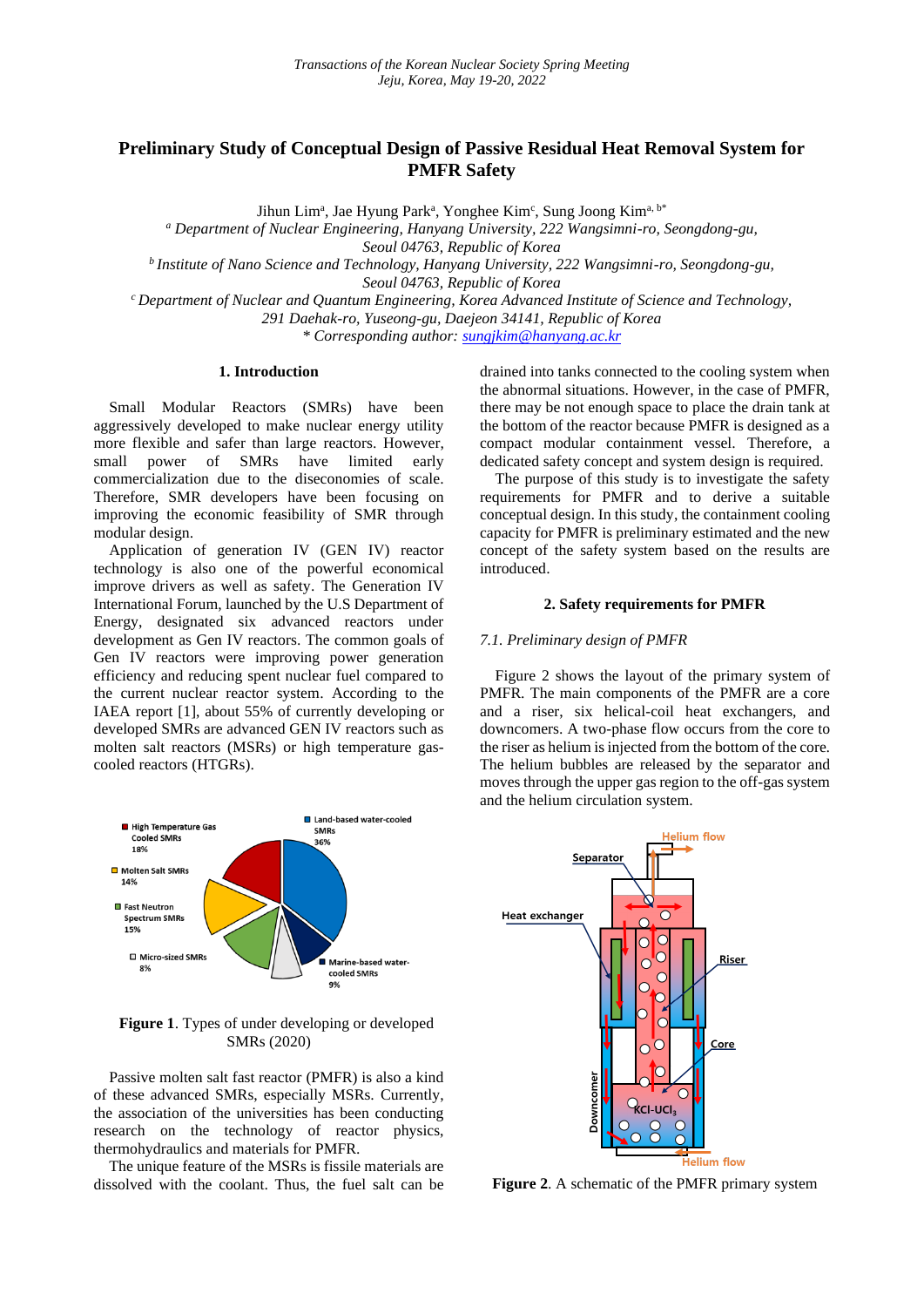The PMFR has a modulated metal containment filled with a clean salt (KCl-NaCl), as illustrated in figure 3. The salt act as a radionuclide release barrier such as fuel salt to accumulate the fissile materials and fission products by dissolving. The melting point of KCl-NaCl eutectic compound is 657°C at 1 atm. Due to the temperature difference between the melting point and ambient air the salt may solidify and form a crust layer at the interface of the containment vessel.

The output power of PMFR can be determined by the natural circulation force by the temperature difference and the helium injection [2]. 250MWt was assumed in this study.



**Figure 3**. A schematic of the radial view of PMFR

#### *7.2. Safety requirements for PMFR*

The goal of reactor safety is to limit the release of radioactive materials to the environment. The containment vessel of the PMFR is the important final barriers of radionuclide release. Therefore, the integrity of the containment vessel must be guaranteed firstly.

The internal factors that threaten the integrity of the containment vessel can be divided into overheating and overpressure. Boiling of the molten salt can pressurize the reactor system and the containment vessel. Therefore, the role of the decay heat removal function that prevent boiling of molten salt is expected to be significantly important to maintain the containment vessel, which is the ultimate barrier of PMFR.

When the secondary system pump and primary system helium injection are not available, decay heat could be only removed by surrounding air through the metal containment in current PMFR design. This type of cooling system is commonly found called as reactor vessel auxiliary cooling system (RVACS) in hightemperature reactors such as HTGR. However, in the case of PMFR, the difference is that the system cools the containment vessel, not the reactor vessel.

#### *7.3. Cooling capacity estimation for PMFR containment*

Depending on the performance of direct air cooling of the containment vessel, it is possible to evaluate whether the decay heat is removed, and the integrity of the containment vessel. The decay heat removal

performance was evaluated with a simplified onedimensional modeling of PMFR.

As illustrated in figure 4, PMFR system was modeled 4 nodes: PMFR reactor layer, clean salt layer, salt crust layer. Because of higher conductivity of the metallic materials, Temperature distribution of reactor and containment vessel was neglected.

The salt mass of PMFR reactor layer was found based on the geometric structure. However, it was assumed to be an arbitrary value of the mass of the formed crust and the clean salt. Because only conduction heat transfer exists in the crust layer, high thermal resistance is expected at the layer. It means this crust layer assumption may act as a dominant uncertainty factor in this preliminary analysis. Thus, to confirm the difference in the amount of heat removal according to the thickness of the crust, additional analysis was performed on the case without the crust layer.



**Figure 4.** Nodalization for cooling capacity estimation

|  |  |  | <b>Table 1</b> Parameters for cooling capacity estimation |
|--|--|--|-----------------------------------------------------------|
|  |  |  |                                                           |

| <b>Parameters</b>  | <b>Values</b>                                  |
|--------------------|------------------------------------------------|
| Reactor            |                                                |
| Thermal power      | $250 \text{ MW}_t$                             |
| Fuel salt mass     | $130.7$ ton                                    |
| Clean salt mass    | 564.23 ton (Assumed)                           |
| Salt crust mass    | 120.64 ton (Assumed)                           |
| Initial fuel temp. | $700^{\circ}$ C                                |
| Salt properties    |                                                |
| Salt composition   |                                                |
| $UCl_3-UCl_4-KCl$  | $36.03\% - 9.1\% - 54.9\%$ (mol)               |
| KCl-NaCl           | 56\%-44\% (mol)                                |
| Heat capacity      |                                                |
| $UCl_3$ [3]        | $129.7$ J/mol $\cdot$ K                        |
| UCl <sub>4</sub>   | Assumed $(129.7 \text{ J/mol} \cdot \text{K})$ |
| KCl [4]            | $73.6$ J/mol $\cdot$ K                         |
| NaCl [4]           | $67$ J/mol $\cdot$ K                           |

Figures 5 and 6 show heat removal rate (figure 5) and fuel salt temperature (figure 6) of this preliminary estimation. At the beginning, the amount of decay heat rate was higher than the amount of heat removed for each case, so the fuel salt temperature rises rapidly. The amount of heat removed also increases rapidly due to the heating of the salt inside the containment vessel.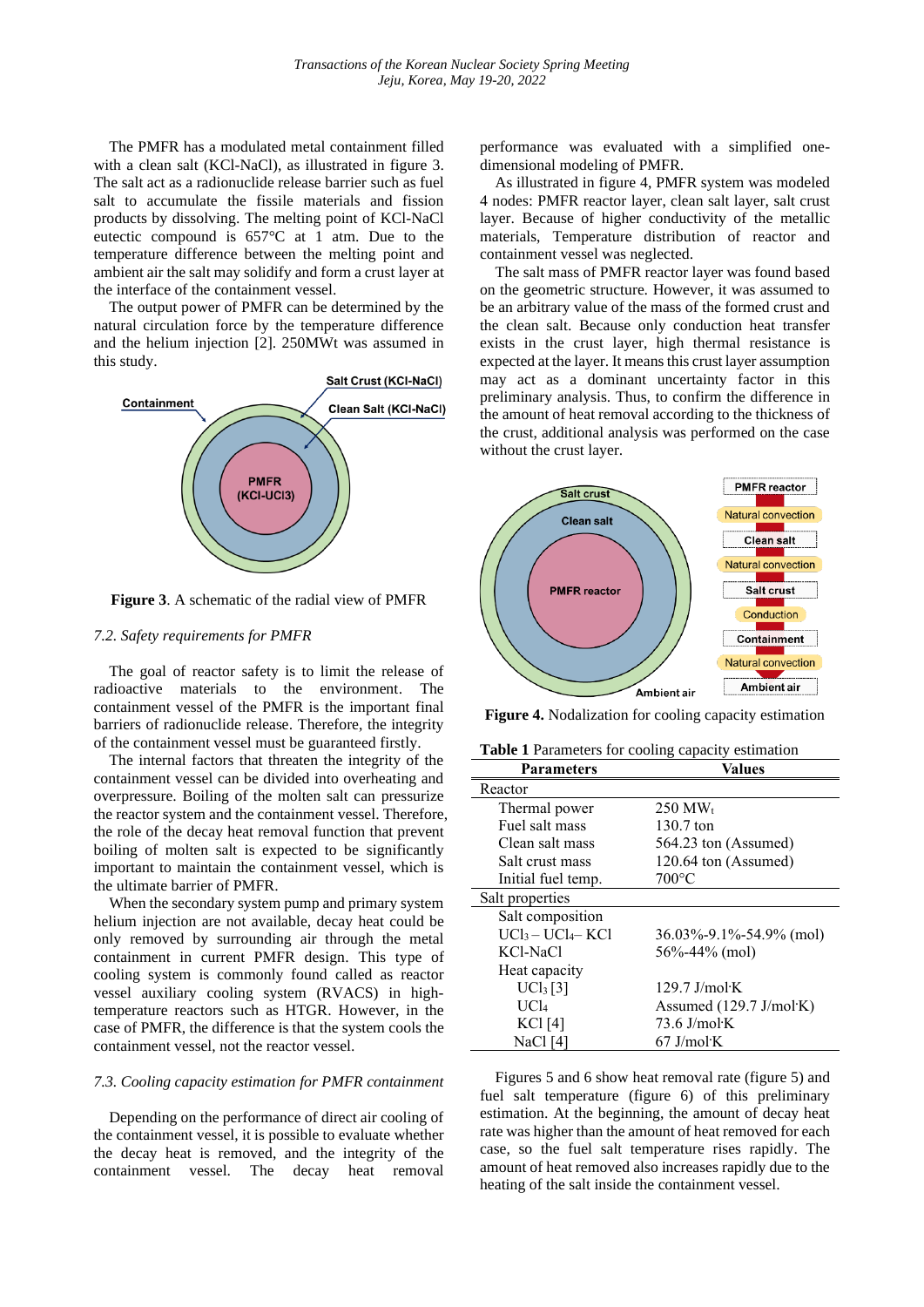

solid salt crust

The cooling of the fuel salt was delayed due to the low thermal conductivity of the solid crust, but the maximum fuel salt temperature was 1430K, which was kept lower than the boiling point of the fuel salt  $(-1700K)$ .

On the other hand, if there is no solid salt layer inside the initial containment, the fuel salt temperature reaches 1184K and then cools. The results of this analysis suggested that the internal temperature of the reactor vessel can be maintained below the boiling point of fuel salt only with passively air-cooled containment. However, these results are derived from the assumed crust buildup mass. If the crust built-up is underestimated, it may not cool the reactor sufficiently.

# **4. Alternative passive safety system triggered by helium decompression**

From the results of preliminary analysis, the effect of the built-up crust on the heat removal of containment was confirmed in an accident. In this study, a new concept of safety system is proposed to overcome this limitation of containment cooling capacity. The purpose of this conceptual design is to ensure the long-term passive residual heat removal capacity of the containment vessel by rapidly removing the crust in the vessel at the early stage of an accident.

One alternative is to transfer the decay heat directly to the crust. Furthermore, if decay heat can be directly removed by the containment vessel, not through the crust layer, it will be significantly efficient as illustrated in figure 5 and 6. For this, the fuel salt must be guided to the crust or the containment wall for heat transfer.

A conceptual design using the helium circulation system of PMFR was carried out to satisfy these requirements. Figure 7 shows the schematics of the system. In normal conditions (a), the helium injection piping maintains a continuous supply of helium to the bottom of the reactor. To maintain this helium circulation, the helium is pressurized by the compressor. Thus, the check valves are placed to prevent the helium flow into the separator in the normal operation.



**Figure 6.** PMFR reactor temperature with or without solid salt crust

The pressurized helium injection system can be depressurized by the compressor shutdown (b). Due to helium decompression, the helium injection line connected to the bottom of the reactor can act as a flow path for the molten salt driven by gravity. The main function of the proposed passive safety system is to provide a heat exchange space that can directly cool the source of decay heat when the helium circulation is shutdown.

As the fuel salt backflow level in the helium injection line reaches the pipe connected to the separator tank, the gravity-induced flow weakens. However, the natural circulation caused by the cooled salt will continue the salt circulation.